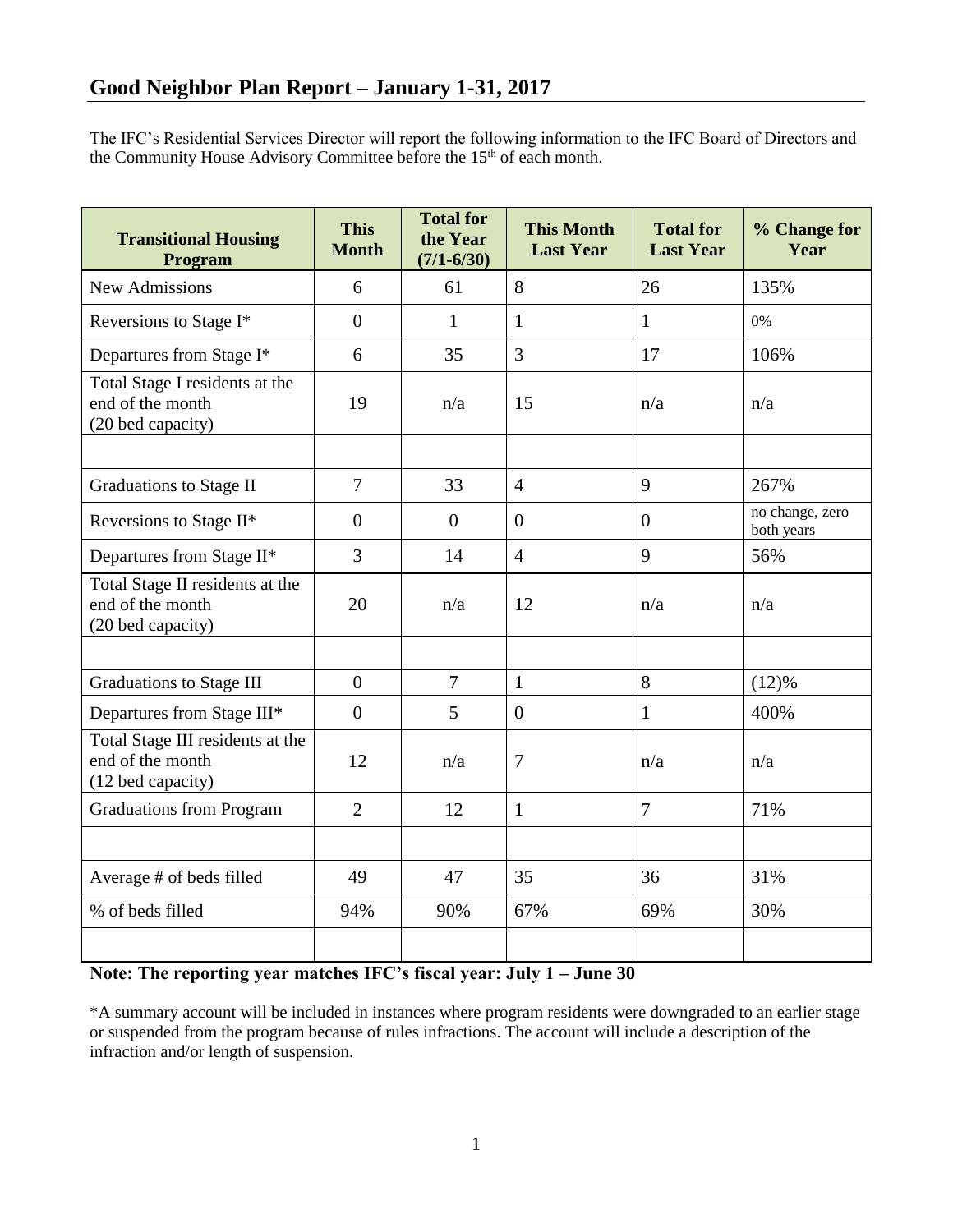# **Good Neighbor Plan Report – January 1-31, 2017**

| <b>Emergency Shelter -</b><br>open due to general conditions                                  | <b>This</b><br><b>Month</b> | <b>Total for</b><br>the Year | <b>This Month</b><br><b>Last Year</b> | <b>Total for</b><br>Last<br>Year | % Change<br>for Year               |  |  |  |  |
|-----------------------------------------------------------------------------------------------|-----------------------------|------------------------------|---------------------------------------|----------------------------------|------------------------------------|--|--|--|--|
| # of nights shelter open                                                                      | 17                          | 57                           | 26                                    | 51                               | 12%                                |  |  |  |  |
| Average # of overnight guests                                                                 | 6                           | $\overline{\mathbf{5}}$      | 9                                     | $\overline{4}$                   | 25%                                |  |  |  |  |
| total # of guests, duplicated                                                                 | 99                          | 298                          | 221                                   | 284                              | 5%                                 |  |  |  |  |
| total # of guests, new this fiscal year                                                       | 23                          | 67                           | 29                                    | 53                               | 26%                                |  |  |  |  |
| # of nights # of guests > $17*$                                                               | $\boldsymbol{0}$            | $\boldsymbol{0}$             | $\mathbf{0}$                          | $\overline{0}$                   | no change, zero<br>both years      |  |  |  |  |
| <b>Emergency Shelter – open due to individual needs</b>                                       |                             |                              |                                       |                                  |                                    |  |  |  |  |
| # of on-premises admissions<br>resulting from police or emergency<br>services request*        | $\overline{4}$              | 8                            | 5                                     | 8                                | 0%                                 |  |  |  |  |
| <b>Safety and Security</b>                                                                    |                             |                              |                                       |                                  |                                    |  |  |  |  |
| # of guests admitted with current,<br>government-issued photo ID                              | 15                          | 93                           | 23                                    | 40                               | 133%                               |  |  |  |  |
| # of guests admitted with other ID                                                            | $\mathbf{1}$                | $\mathbf{1}$                 | $\mathbf{0}$                          | $\overline{0}$                   | no % change;<br>total change $= 1$ |  |  |  |  |
| # of guests admitted without ID*                                                              | $\overline{7}$              | 27                           | 6                                     | 13                               | 108%                               |  |  |  |  |
| # of scheduled visitors<br>(i.e. service providers, meetings)                                 | 48                          | 334                          | 30                                    | 224                              | 49%                                |  |  |  |  |
| # of walk-up visitors seeking shelter                                                         | 6                           | 12                           | 3                                     | 14                               | (14)%                              |  |  |  |  |
| # of other walk-up visitors<br>(i.e. donations, public tours)                                 | 18                          | 114                          | 27                                    | 168                              | (32)%                              |  |  |  |  |
| # of times a resident or guest left<br>Community House after curfew<br>without authorization* | $\overline{0}$              | $\overline{4}$               | $\mathbf{1}$                          | 1                                | 300%                               |  |  |  |  |
| # of times when staff instructed<br>someone to leave the premises*                            | 5                           | 49                           | 6                                     | 32                               | 53%                                |  |  |  |  |
| # of times when 911 and/or police are<br>called to premises for non-medical<br>reasons*       | $\overline{0}$              | $\overline{2}$               | $\overline{2}$                        | $\overline{2}$                   | 0%                                 |  |  |  |  |
| # of times a resident or guest charged<br>with a crime that occurred on<br>premises*          | $\mathbf{0}$                | $\mathbf{0}$                 | $\mathbf{0}$                          | $\mathbf{0}$                     | no change, zero<br>both years      |  |  |  |  |
| # of guests who were found to be a<br>sex offenders staying on premises*                      | $\mathbf{0}$                | $\boldsymbol{0}$             | $\overline{0}$                        | $\overline{0}$                   | no change, zero<br>both years      |  |  |  |  |
| * if this occurs, the monthly report will include an explanation as well as a count           |                             |                              |                                       |                                  |                                    |  |  |  |  |

2